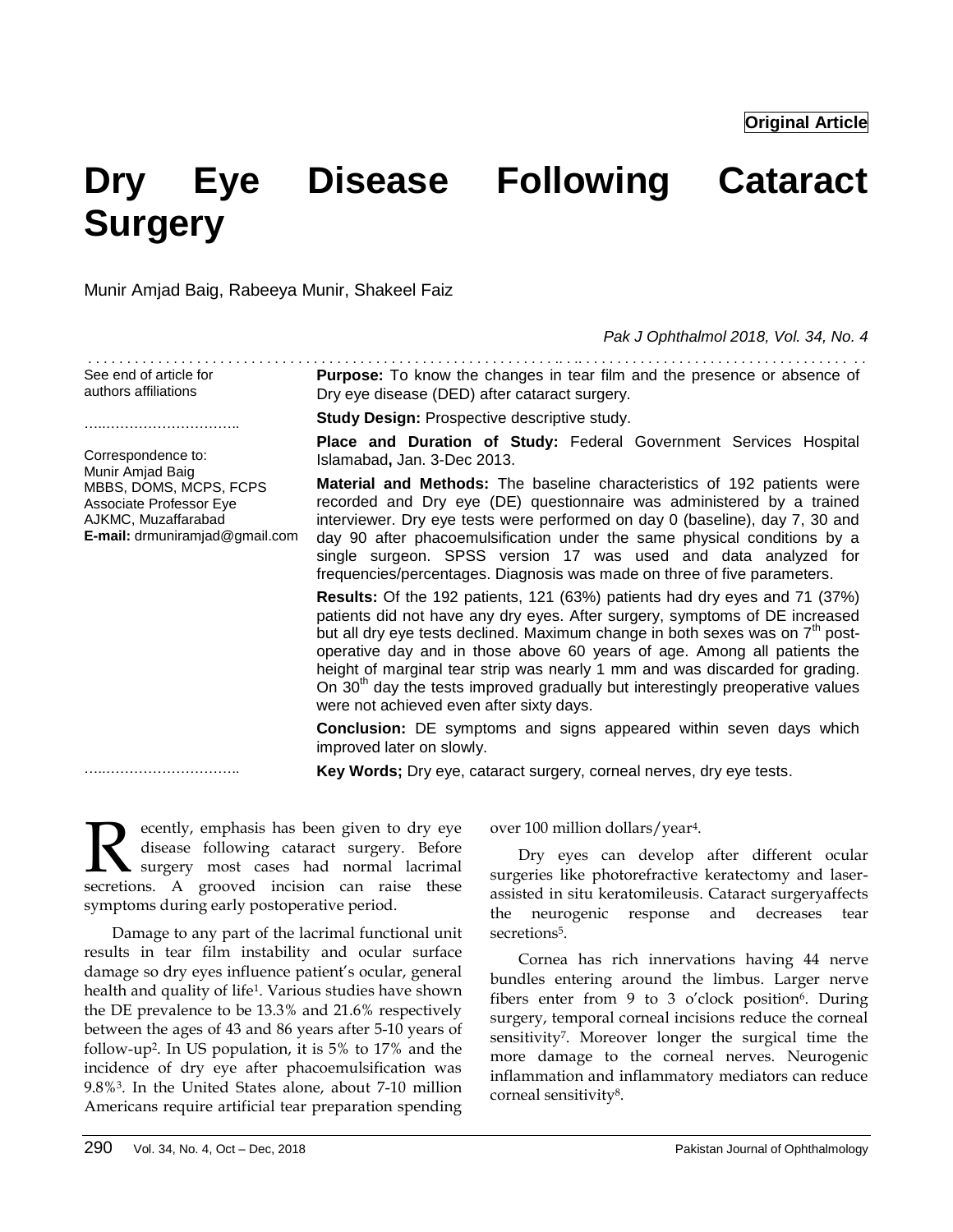After 4 weeks, neural growth factors regenerate the subepithelial corneal neurite cells during healing process of the corneal nerves<sup>9</sup>. This explains the occurrence of DE early after surgery which then improves slowly. The aim of our study was to know tear film changes and the presence or absence of DED after cataract surgery.

#### **MATERIAL AND METHODS**

A prospective descriptive study was conducted at Ophthalmology department, Federal Government Services Hospital Islamabad from Jan.2013-Dec2013 after taking their consent and permission from Ethical committee.

First operated eyes of one hundred and ninetytwo (52% males, 48% females) uncomplicated cataract patients undergoing phacoemulsification with no dry eye symptoms were included. The mean age was 60.07 years with 40-78 years range. Patients with autoimmune diseases, previous ocular surgery/injury, ocular allergies and using topical eye drops were excluded. Patients who developed complications during surgery were also excluded.

Under subtenon anesthesia a standard surgical technique with 2.80 mm superior/temporal corneal incision was used on all patients. After surgery, all patients used tobramycin with dexamethasone eye drops four times daily for four weeks.

Clinical examinations included DE questionnaire (DEQ 5), tear film breakup time (TBUT), Shirmer's test (ST), corneal fluorescein staining (CFS) with Oxford Schema, tear meniscus height (TMH) and slit-lamp examination of lid margin changes based on 'The International Dry Eye Workshop' (DEWS) 2007 guidelines by a single surgeon under same physical conditions. Follow-up was on  $7<sup>th</sup>$  day, 1 month and 3 months postoperatively. Diagnosis was based on DEQ scores, TBUT values < 10 sec, ST values < 10 mm/5s and CFS staining > 1 and presence of lid plugging and

telengiectasias. Data was entered into SPSS version 17 and analyzed for percentages/frequencies.

#### **RESULTS**

Of 192 subjects there were 48% females and 52% males. Majority of patients 110 (57.2%) were from urban areas and most of them, 98 (51%), belonged to age group of 53-65 years. There were 138 (72%) patients who were operated for right eye. Of the 192 patients, 121 (63%) {71 (58.6%) male and 50 (41.4%) females} patients had dry eyes and 71 (37%) patients did not have any dry eyes.

The observations about the dryness of the eyes, if present, were graded according to the DEWS 2007 report. Table 1 shows the baseline characteristics of all the patients. Dry eye symptoms and severity on 7<sup>th,</sup> 30th and 90th days are shown in Table 2. At the end of the 30th post-operative day, out of 192 patients, 42 (15.4%) had improved TBUT and ST values.

**Table 1:** Baseline characteristics.

| <b>Characters</b> | Number ( $n = 192$ ) | Percentage |
|-------------------|----------------------|------------|
| Age Group         |                      |            |
| 40-52 years       | 55                   | 28.7%      |
| 53-65             | 98                   | 51%        |
| 66-78             | 39                   | 20.3%      |
| Sex               |                      |            |
| Male              | 100                  | 52%        |
| Female            | 92                   | 48%        |
| Residential       |                      |            |
| Urban             | 123                  | 64%        |
| Rural             | 69                   | 36%        |
| Operated Eye      |                      |            |
| Right eye         | 138                  | 72%        |
| Left eye          | 54                   | 28%        |
| Incision Site     |                      |            |
| Superior Incision | 101                  | 52.6%      |
| Temporal Incision | 91                   | 47.4%      |

| <b>Ocular History</b> |    | Visit-1 (7 Days) |    | Visit-2 $(30 \text{ Days})$ |    | Visit-3 $(90$ Days) |
|-----------------------|----|------------------|----|-----------------------------|----|---------------------|
|                       |    | $\frac{0}{0}$    | N  | $^{0}/_{0}$                 |    | $\frac{0}{0}$       |
| F.B Sensation         | 99 | 51.5%            | 82 | 42.7%                       | 77 | 40%                 |
| Burning               | 98 | 51.4%            | 90 | 46.8%                       | 72 | 37.5%               |
| <b>Dryness</b>        | 81 | 42.6%            | 80 | 41.6%                       | 67 | 34.9%               |
| Watering              | 80 | 41.6%            | 78 | 41.2%                       | 77 | 40%                 |
| Itching               | 42 | 21.8%            | 41 | 21.6%                       | 35 | 18.2%               |

**Table 2:** DE scoring on 7th, 30th, 90th day.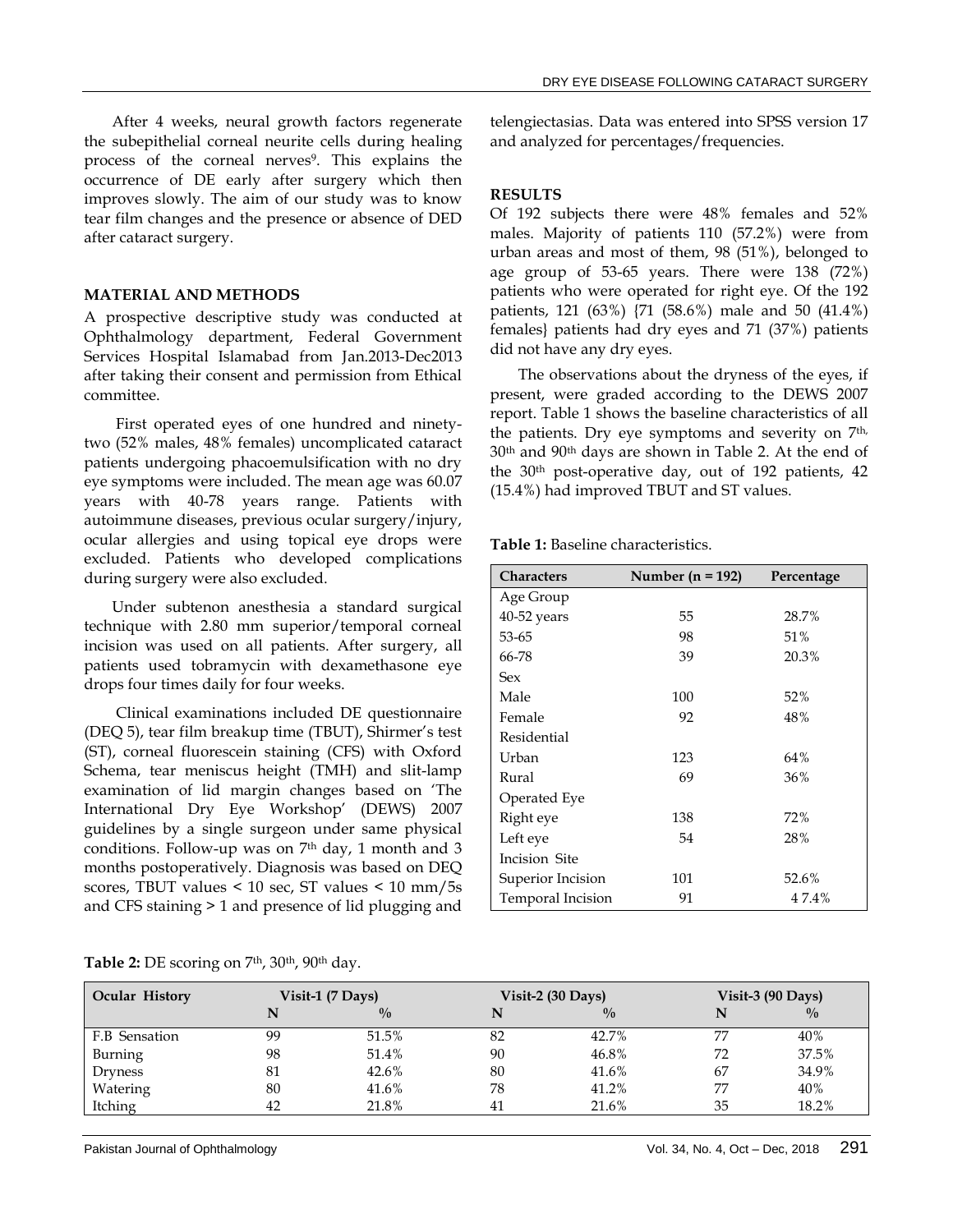After cataract surgery all dry eye tests values were low with increased symptoms of patients. There were 12.2% eyes which had grade 4, 21.4% eyes had grade 3, 33.6% had grade 2 and 60 eyes (30.6%) had grade 1 Oxford Schema staining. There were 88 eyes (44.8%) which showed TBUT values below 10 seconds and 45 (23%) eyes showed values < 5s. ST values were below 10 mm/5 seconds in 22 eyes (11.2%) and below 5 mm/5 sec in 17 eyes (8.6%) (Table 3).

**Table 3:** DE positive signs on 7th day.

| <b>Tests</b>  | Incidence |
|---------------|-----------|
| <b>TBUT</b>   | 69%       |
| <b>ST</b>     | 19.8%     |
| Oxford Schema | 51%       |
| Lid margin    | 53%       |
| DEO 5         | 62%       |

The TBUT test was more reliable than the Schirmer test. Maximum change in value in both genders was on 7th day after operation and in subjects over 60 years (Table 4). The height of marginal tear strip in all subjects varied from 0.5 mm to 1 mm so it was discarded for grading. Interestingly 30 days after operation the values gradually improved but even after 60 days of surgery the baseline levels were not achieved.

**Table 4:** Tear film break-up time and schirmer's result analysis on 7th day.

| <b>TBUT</b>            | $n =$ | $^{0}/_{0}$ |
|------------------------|-------|-------------|
| >15s                   | 59    | 30.7%       |
| < 10s                  | 45    | 23.4%       |
| $< 5$ sec              | 88    | 45.8%       |
| Schirmer's test values |       |             |
| $15 \text{ mm}$        | 153   | 80%         |
| $< 10$ mm              | 17    | 8.9%        |
| $< 5 \text{ mm}$       | 22    | 11.1%       |

## **DISCUSSION**

The DE disease after cataract surgery has multiple factors. Corneal nerves sections and decreased sensitivity, phototoxic microscopic light, irrigations of the corneal epithelium during operation, increased tear's inflammatory cytokines, use of eye drops preservatives during or after surgery influence dry eye disease after cataract surgery<sup>10</sup>.

Cho and Kim mentioned rise of dry eye symptoms after cataract surgery<sup>11</sup>. In Liu's study, symptoms aggravated in both diabetics and non-diabetics which reached preoperative levels in non-diabetic group between 30 and 180 days while they remained high in diabetics even on day 180<sup>12</sup> . In the present study, all were non-diabetics and 62% of them showed enhancement of DE symptoms postoperatively which showed reduction after 60<sup>th</sup> day.

Hawaian Eye 2011 meeting<sup>13</sup> highlighted the incidence of DE in 272 eyes after cataract surgery showing low TBUT in 60%, low ST values in 21.3% while 50% of eyes had central corneal staining similar to present study showing low TBUT in 69%, ST values in 20% and 51% had CFS, all of which are diagnostic signs of dry eye disease.

Many studies have compared pre and postoperative tear film functions and all have reported change in tear film after surgery. Moon et al.<sup>14</sup> compared 25 eyes before and after surgery and noticed low TBUT and ST values up to 2 months postoperatively. Other study<sup>15</sup> mentioned a similar decrease of both TBUT and ST levels in eyes up to 3 months. Cho and Kim<sup>13</sup> conducted a study in 70 eyes of 35 patients after phacoemulsification showing decline in all three tests upto 3 months. Khanal et al.<sup>16</sup> studied 18 patients and found changed tear physiology and decreased sensitivity immediately after surgery where the tear functions recovered within 1-month. We also found a similar trend where TBUT andST values started recovering after 1-month but Srinivasan et al.<sup>17</sup> and Gharaee et al. denied any effect of modern surgery on tear film and ocular surface.

Oh et al.<sup>18</sup> compared diabetic cataract patients with equal age-matched non-diabetic cataract patients. Diabetic cataract patients showed reduced tear secretions after phacoemulsification. The postoperative decrease in TBUT was seen in nondiabetics as well, similar to our study which showed the same results after one month.

The possible explanation for reduced TBUT and ST values may be the severing nerves by corneal incision which deteriorates the corneal-lacrimal gland loop producing tear secretions<sup>19</sup>.

In our study the TBUT reduction indicated unstable tear film resulting from irregular surface at incision site or from a decreased mucin secretion by the conjunctiva as proposed by Han et al<sup>20</sup>.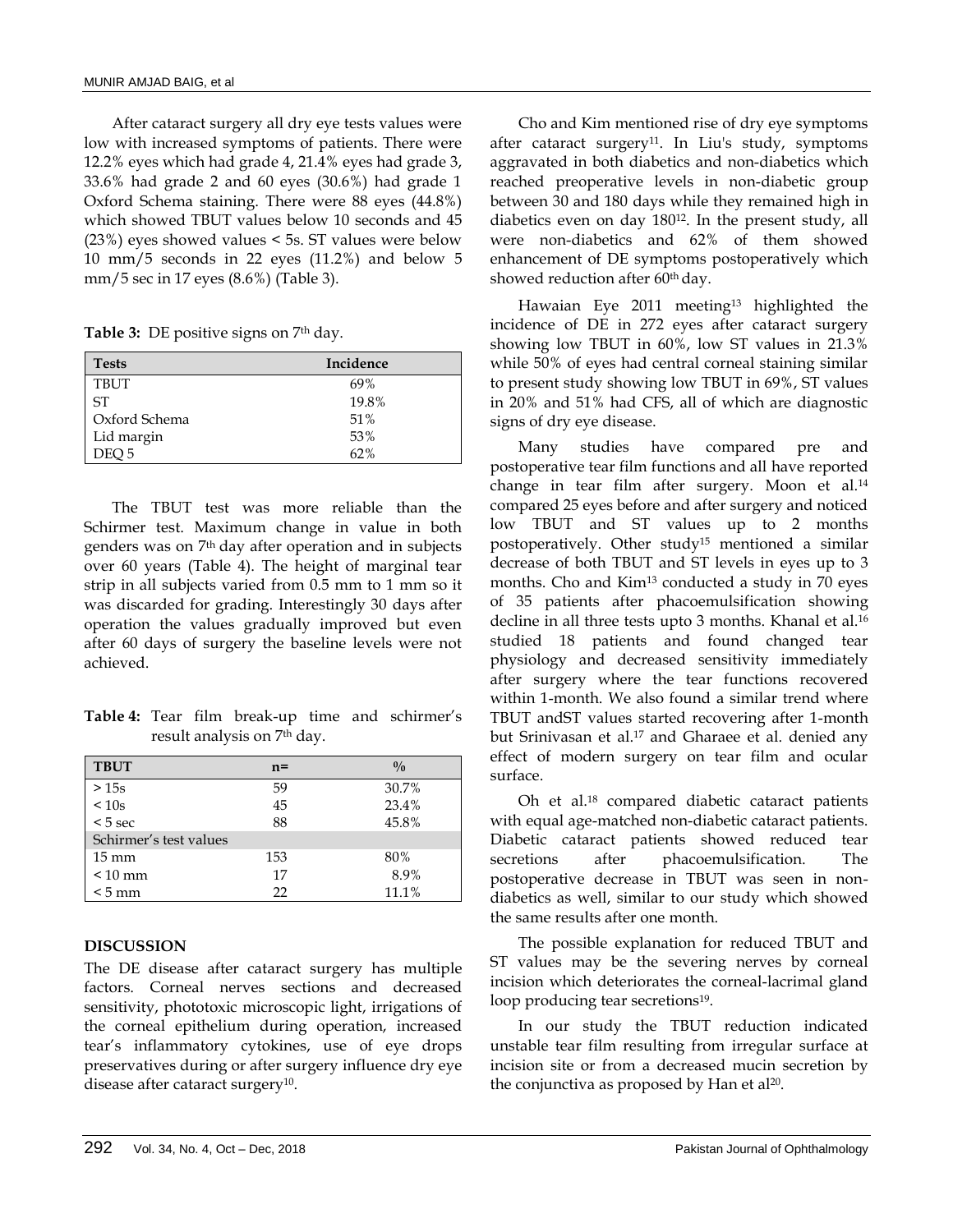Operating microscope related phototoxicity was observed in other study<sup>21</sup>. The light exposure caused rise of DE symptoms and signs in Cho's and Kim's<sup>11</sup> study. In our study we did not any find relationship between microscopic light exposure time and DE tests.

Movahedan et al.<sup>22</sup> mentioned that a healthy ocular surface has best visual results in cataract patients. Mild to moderate DE disease may not disturb vision but severe DE disturbs the vision in patients. So a proper preoperative assessment should be done<sup>10</sup> .

The present study showed abnormal interpalpebral staining of ocular surface characteristic of DE in contrast to inferior staining which occurs in drug toxicity. The abnormal Oxford Schema grading after cataract surgery may be the result of neurogenic inflammation<sup>23</sup> .

In the present study, 101 (52.6%) cases had superior incision while 91 (47.4%) had temporal incision which showed more DE symptoms postoperatively explaining severing of corneal nerve twigs<sup>8</sup>.

Benzalkonium chloride containing topical eye drops reduce the number of mucin-expressing cells resulting in tear film instability<sup>24</sup>. Over use of drops affect corneal toxicity and dry eye after surgery. In the present study we did not find the same observations.

# **Author's Affiliation**

Dr. Munir Amjad Baig

MBBS, DOMS, MCPS, FCPS

Associate Professor Eye, AJK Medical College, Muzaffarabad

Dr. Rabeeya Munir B.D.S Demonstrator Anatomy Rawal Institute of Healh sciences

Dr. Shakeel Faiz MBBS, FRCOG, Professor AJK Medical College, Muzaffarabad

# **Role of Authors**

Dr. Munir Amjad Baig Conception, Synthesis and planning of research.

Dr. Rabeeya Munir Active participation in active methodology.

Dr. Shakeel Faiz Interpretation, analysis and proof reading.

## **CONCLUSION**

Our results revealed that Cataract surgery negatively affects the tear film parameters and ocular surface in early postoperative period thus leading to DE.

# **RECOMMENDATIONS**

Cataract surgeons can improve their results by treating the ocular surface before and after operation.

## **REFERENCES**

- 1. International Dry Eye Workshop (DEWS) The definition and classification of dry eye disease: report of the Definition and Classification Subcommittee of the International Dry Eye Workshop. Ocul Surface, 2007; 5: 75–92.
- 2. **Han SB, Hyon JY, Woo SJ, Lee JJ, Kim TH, et al**. Prevalence of dry eye disease in an elderly Korean population. Arch Ophthalmol. 2011; 129: 633–8.
- 3. **Luthe R.** Dry eye screening and the cataract patient. Ophthalmology Management, May 2012; Vol. 16: 48-51.
- 4. **Galor A, Feuer W, Lee DJ.** Prevalence and risk factors of dry eye syndrome in a United States Veterans Affairs population. Am J Ophthalmol. 2011; 152: 377–384.
- 5. **Shankar S. Ganvit H.D. Ahir , Sadhu J, Pandya NN.** Study of the dry eye changes after cataract surgery Int J Res Med. 2014; 3 (2): 142-145.
- 6. **Al-Aqaba MA, Fares U, Suleman H, Lowe J, Dua HS.** Architecture and distribution of human corneal nerves. Br J Ophthalmol. 2010; 94: 784–9.
- 7. **Han KE, Yoon SC, Ahn JM, Nam SM, Stulting RD, Kim EK, et al.** Evaluation of dry eye and meibomian gland dysfunction after cataract surgery. Am J Ophthalmol. 2014; 157: 1144–50.
- 8. **Jiang Y.1., Ye H., Xu J., Lu Y.** Non-invasive Keratograph assessment of tear film break-up time and location in patients with age-related cataracts and dry eye syndrome. J Int Med Res. 2014; 42 (2): 494–502.
- 9. **Morano M, Wrobel S, Fregnan F, Ziv-Polat O, Shahar A, Ratzka A, Grothe C, Geuna S, Haastert-Talini K.** Nanotechnology versus stem cell engineering: *in vitro* comparison of neurite inductive potentials. Int J Nanomed. 2014; 9: 5289–5306.
- 10. **Sahu PK, Das GK, Malik A, Biakthangi L.** Dry Eye following Phacoemulsification Surgery and its Relation to Associated Intraoperative Risk Factors Middle East Afr J Ophthalmol. 2015 Oct-Dec; 22 (4): 472–4.
- 11. **Cho YK, Kim MS.** Dry eye after cataract surgery and associated intraoperative risk factors. Korean J Ophthalmol. 2009; 23: 65–73.
- 12. **Liu ZG, Li W.** Dry eye relevant to ocular surgery. Zhonghua Yan Ke Za Zhi. 2009; 45: 483–5.
- 13. Hawaiian Eye 2011 Meeting; Monday, February 14, 2011. Available from: [http://www.cataract-surgery](http://www.cataract-surgery-information.blogspot.com/2011/02/cataract-surgery-dry-eyes-what-you-need.html)[information.blogspot.com/2011/02/cataract-surgery-](http://www.cataract-surgery-information.blogspot.com/2011/02/cataract-surgery-dry-eyes-what-you-need.html)